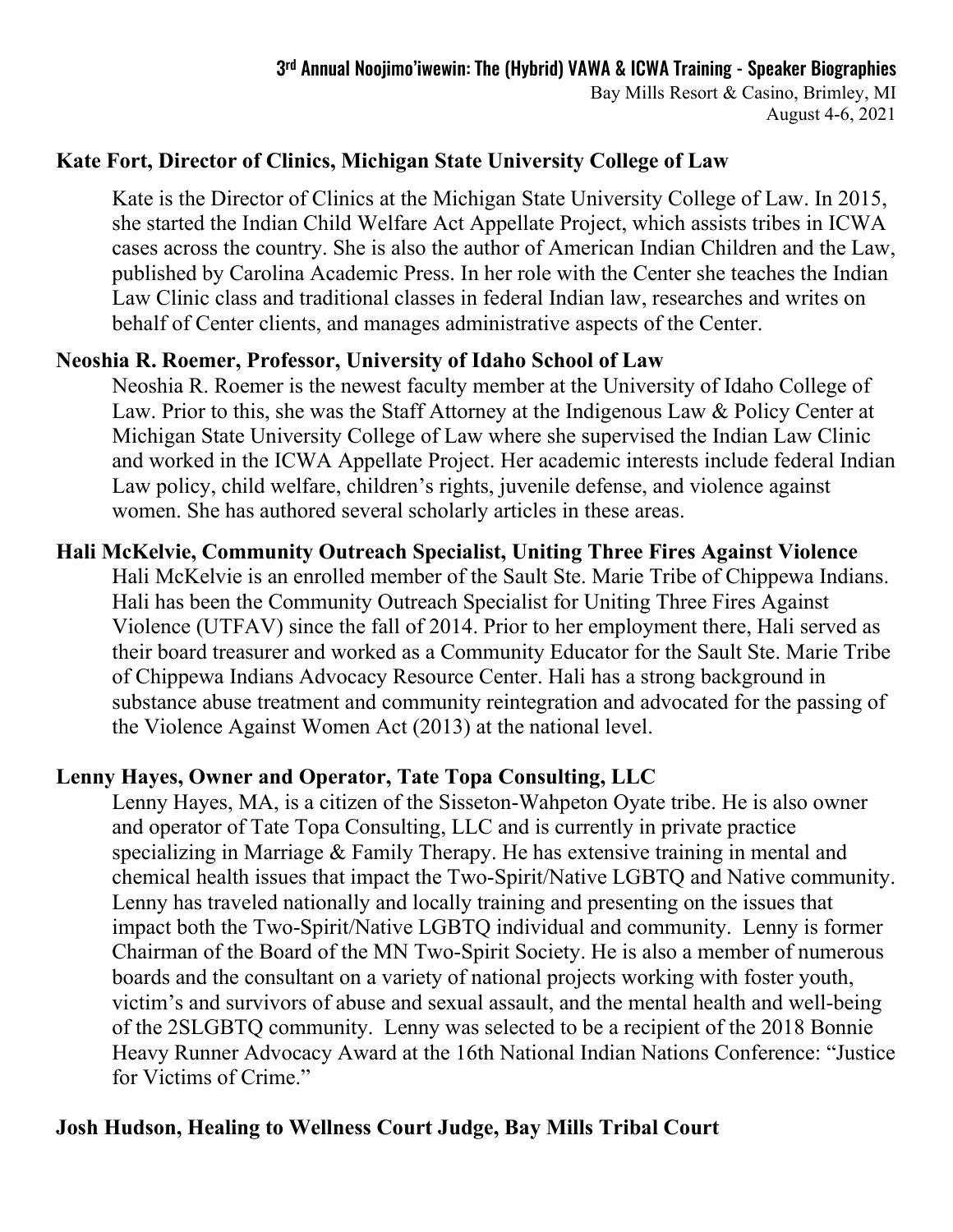# 3rd Annual Noojimo'iwewin: The (Hybrid) VAWA & ICWA Training - Speaker Biographies

Bay Mills Resort & Casino, Brimley, MI August 4-6, 2021

Judge Hudson (Ojibwe) is a citizen of Bay Mills Indian Community, and currently lives on the shores of Lake Superior in northern Michigan. Joshua's is currently the Assistant Health and Human Services Director for his tribe as well as the court's Healing to Wellness Court and appellate court. As if that isn't impressive enough, Joshua is also currently a Fellow of the W.K. Kellogg Foundation's Community Leadership Network, which is an innovative fellowship for local leaders to connect, grow and lead transformational change on behalf of children, families and communities.

#### **Suzanne Grey, Victim Advocate, Project Manager, TIXEdu**

Suzanne Gray began her work serving victims of sexual violence in 2007 at Rape Advocacy Counseling and Education Services (RACES) in Urbana, Illinois. While at RACES Suzanne provided crisis intervention, medical advocacy, legal advocacy and prevention education. Following her work at RACES, Suzanne joined the Training Institute of the Illinois Coalition Against Sexual Assault (ICASA). While at ICASA, she developed and implemented training for rape crisis advocates from across the state of Illinois. She then joined the Oregon Attorney General Sexual Assault Task Force as the Criminal Justice Coordinator. While at SATF Suzanne facilitated training for local and national law enforcement agencies. Suzanne is a currently the project manager with TIX Education Specialists where she focuses on multidisciplinary, creative, responsive and victim-centered approaches to sexual assault and advocacy on college campuses.

## **Dawn Davis, Lead Firearms Instructor, Oregon Department of Public Safety Standards and Training**

Dawn Davis is a U.S. Army Veteran and she started her law enforcement career in Oregon with the Linn County Sheriff's Office as a Civil Deputy, and soon moved on to the Albany Police Department where she retired after 25 years. Dawn was a patrol supervisor for twelve years, but in 2004 e a detective working mainly on person and major crimes. Dawn was awarded Officer of the Year by Albany Police Department in 2011, Investigator of the Year by the International Association of Arson Investigators in 2011, the Distinguished Service Award by the Oregon Police Officer's Association in 2014 for her work regarding cases of child sexual exploitation and the NRA Law Enforcement Firearms Instructor of the year for 2019. In her "retirement" Dawn is currently a Field Training Officer, a Deputy Medical Examiner, and a Child Forensic Interviewer as well as a lead firearms instructor for the Oregon Department of Public Safety Standards and Training and an instructor with the Oregon Sexual Assault Task Force.

#### **Jocelyn Fabry, Chief Judge for the Sault Ste. Marie Tribe of Chippewa Indians**

Jocelyn Fabry serves as the Chief Judge for the Sault Ste. Marie Tribe of Chippewa Indians, of which she is also an enrolled member. Judge Fabry was appointed to the Tribal Court bench in 2010 after serving as the tribal prosecutor for over 9 years. Among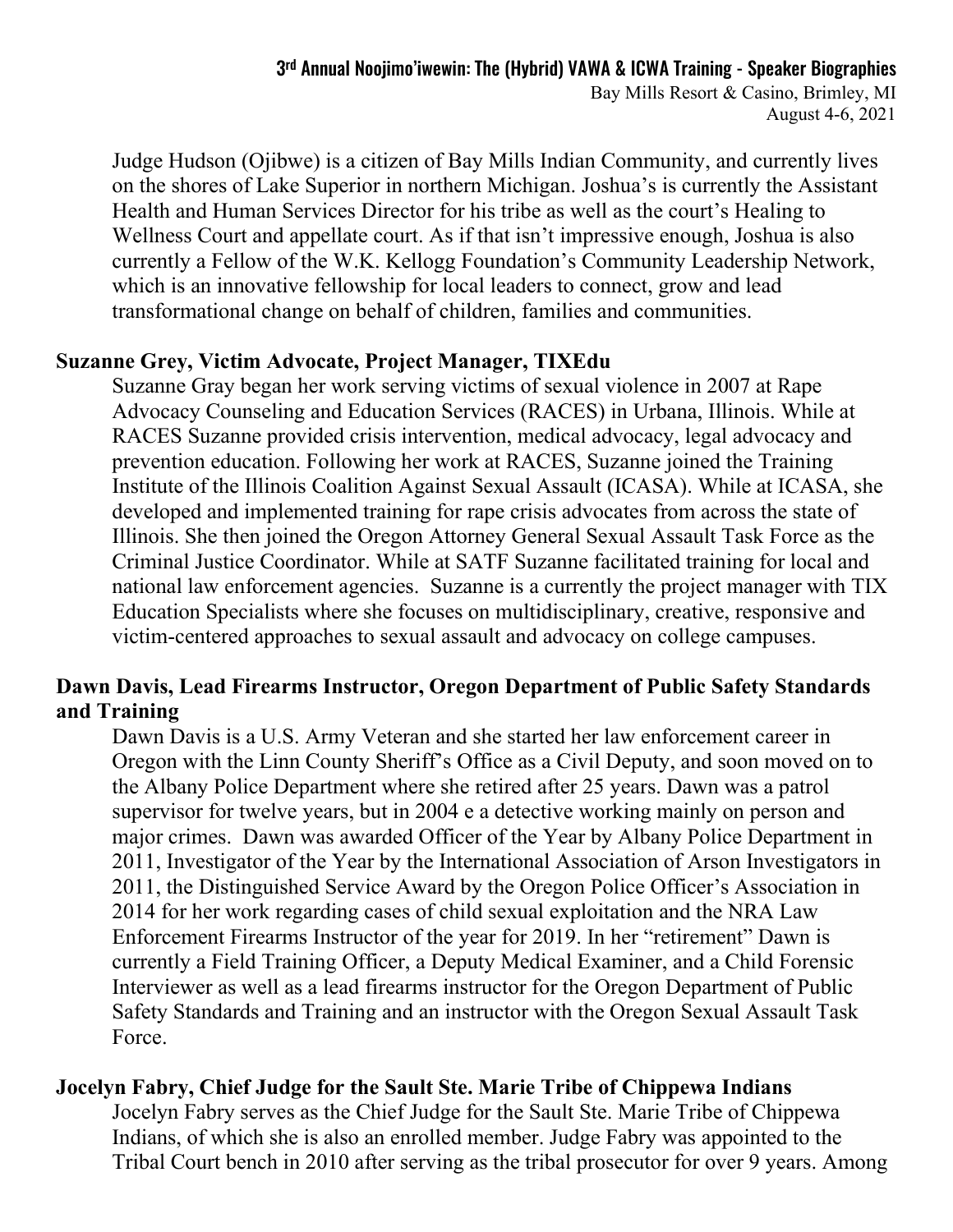Bay Mills Resort & Casino, Brimley, MI August 4-6, 2021

her duties as Chief Judge, Judge Fabry presides over the Gwaiak Miicon healing-to wellness court, the Domestic Violence Court, and the Family Preservation Court (family healing-to-wellness court) that she led the development of. After graduation, Judge Fabry served as a law clerk to the Ho-Chunk Nation Tribal Court, then returned home to serve as a prosecuting attorney for her Tribe. Judge Fabry serves on various committees and boards, including the Michigan Association of Treatment Court Professionals (Vice-President), the Michigan Tribal State Federal Judicial Forum, Families Against Narcotics of Chippewa County, and the SCAO Diversity, Equity, and Inclusion Committee.

#### **Jen Obreiter**

Jennifer Obreiter has been the Prosecuting Attorney for the Bay Mills Indian Community since November, 2020. Prior to her role as the Tribal Prosecutor, Mrs. Obreiter was an Assistant Prosecuting Attorney for Chippewa County, Michigan where she primarily handled child abuse and neglect matters, including criminal prosecutions with child victims. Jennifer was part of the team that drafted the Bay Mills Indian Community Tribal Community Response Plan for Missing or Murdered Individuals, which was approved by the Bay Mills Indian Community in May 2021. Jennifer and her husband are parents to two daughters and the adoptive parents of a 4 year old son. Over the years the Obreiters have fostered 15 children.

### **Sandy White Hawk, Elder in Residence, ICWA Law Center**

Sandra White Hawk is a Sicangu Lakota adoptee from the Rosebud Reservation. She is the founder and Director of First Nations Repatriation Institute. First Nations Repatriation Institute (FNRI) is the first organization of its kind whose goal it is to create a resource for First Nations people impacted by foster care or adoption to return home, reconnect, and reclaim their identity. Sandra also organizes Truth Healing and Reconciliation Community Forums that bring together adoptees/fostered individuals and their families and professionals with the goal to identify post adoption issues and to identify strategies that will prevent removal of First Nations children. She has also initiated an ongoing support group for adoptees and birth relatives in the Twin Cities Area. As if that isn't enough, Sandra is the Elder in Residence at the Indian Child Welfare Law Office, Minneapolis, MN and is a consultant for the Capacity Building Center for Tribes, Center for Regional and Tribal Child Welfare Studies University of Duluth, Minnesota. She is a subject in three documentaries The People's Protectors; Dawnland; and Blood Memory.

#### **Hon. Ron Whitener, The Whitener Group**

Judge Whitener is a member of the Squaxin Island Tribe. He his also is a founding member of The Whitener Group who has organized this training. He has spent his entire legal career working for an with tribes. He began as the first in-house legal counsel for his tribe where he advise Tribal Council, departments, and economic enterprises on issues related to treaty rights, tribal governance, Indian health, and economic development.